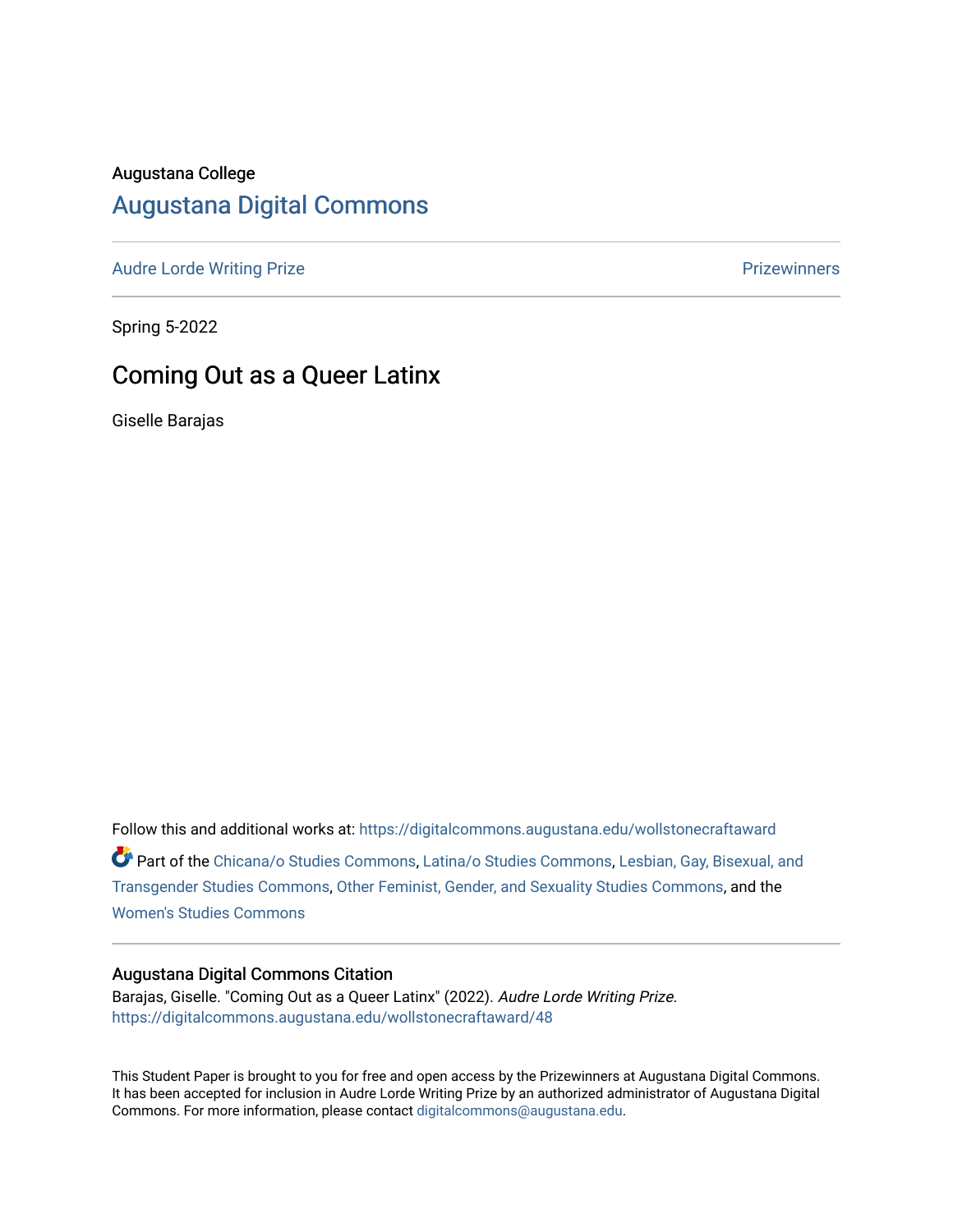Coming Out as a Queer Latinx

Short analytical

Giselle Barajas

WGSS-330

Dr. Simonsen

Spring 2021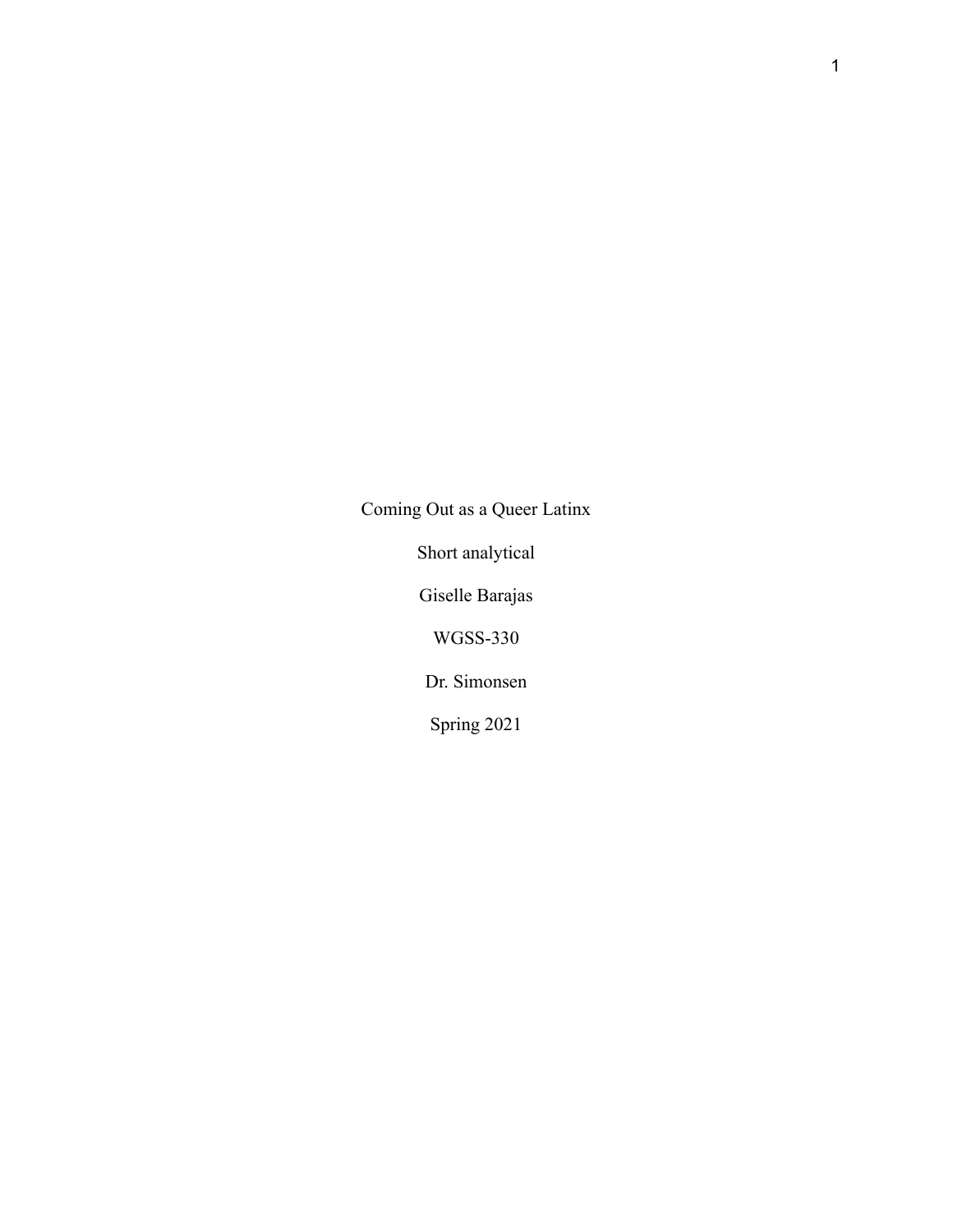In dominant queer discourse, the latinx community is typically overshadowed. Dominant media that centers the lives of the LGBTQ+ community usually center the coming out journey of the lives of white cis males and females. Some current popular depictions include the film Love Simon, and Call Me By Your Name. Both of these popular films center the lives of teenage white cis males. While these films bring to light some of the difficulties with the coming out process in our heteronormative society, the lack of film and media centering the stories of latinx individuals add an extra hurdle to the lives of queer latinx individuals. Queer latinx individuals have to also struggle with unique cultural and systemic structures when trying to understand their own queerness, and eventually, coming out to the people in their lives. When applying the feminist theories of post-colonialism and gender theory, one can better grasp the complexities of the coming out process for the queer latinx community.

To begin, Anzaldua's (2001) and Piepzna-Samarasinha's (2002) feminist theorizing on post-colonialism critiques the ways in which colonial values instilled in latinx individuals have created a cycle of intergenerational trauma in the community. Particularly, colonial values centered around gender and queerness have complicated the process of coming out for the latinx community. In the latinx community, family is highly valued, this phenomenon is known as familismo. Consequently, the reinforcement of colonial values through family plays a role in a latinx individuals coming out journey. First off, catholic religious values such as marianismo and machismo have passed down through the generations, making some queer latinx individuals feel at odds with their queerness and familial religious values (Cauce and Rodriguez 2002, Guarnero 2007). To clarify, marianismo is based on the catholic ideal of the Virgin Mary, emphasizing the woman's role as a caretaker in the family structure. On the other hand, machismo emphasizes the man's role as head of household to "ensure the continuation of mexican family pride and respect"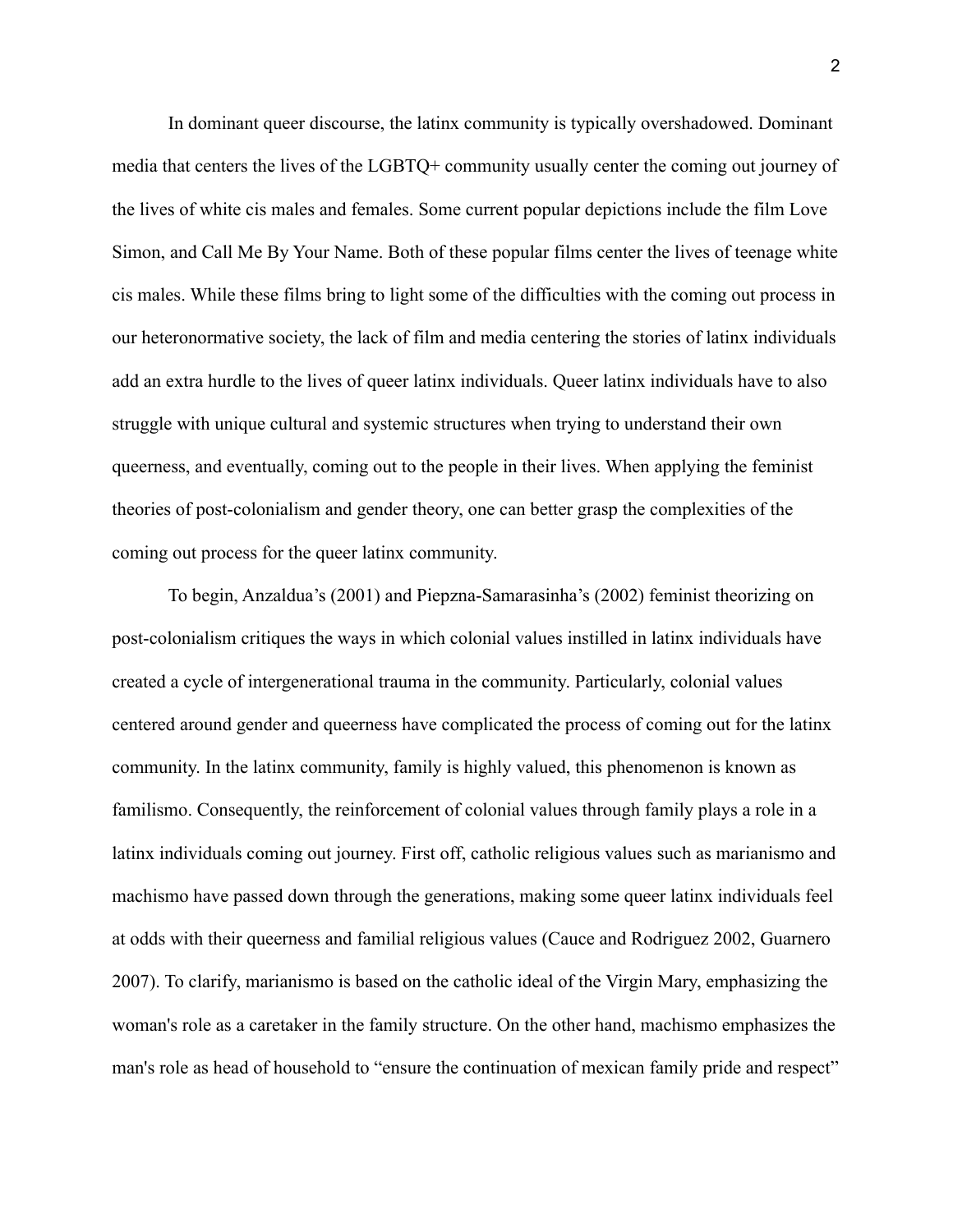(Cauce and Rodriguez 2002). Coupled together, these religious colonial values reinforce the patriarchal structure. Depending on how each latinx family interprets these religious familial roles, some queer members may feel as though coming out deviates from these roles in ways that their family may or may not accept. For example, a lesbian woman deviates from the marianismo and machismo norm by marrying a woman, and essentially, not marrying a man who can fulfill his "head of household" role. A gay man may be seen as more "effeminate" by liking other men, which is seen as antithetical to the machismo role of a man.

That being said, religion's influence into the latinx family structure is not to be ignored, however, there are other colonial values other than religion that influence the family structure as well. Heteronormativity and homophobia also have roots in colonialism. In fact, Guarnero (2007) conceptualizes that some homophobic ideals stem from a false equivalence of queerness and breaking from family ties, like what happened when the spanish (forcebaly) mixed with the aztecs. For example, a homosexual man or woman may be seen as "not contributing to the reproduction of the family and community" through their non-reproductive sexual acts (Guarnero 2007). In other words, some latinx individuals are still confronting their traumas from the enforcement of whiteness into their communities as well as the erasing of their culture. So any rejection of the norm may be seen as being sympathetic to the white colonizers; obviously that is not the case though, but the fear of further colonization is understandable.

Lastly, homophobia and heteronormativity has also been enforced through the language of the colonizers. In Anzaldua's (1987) post-colonial borderland theory, she stresses the importance of language in the coming out process. Acosta (2018) builds on these theories, claiming that we must "queer our family relationship," especially with language. Acosta (2018) attests that many of our nuanced understandings of queerness and heteronormativity are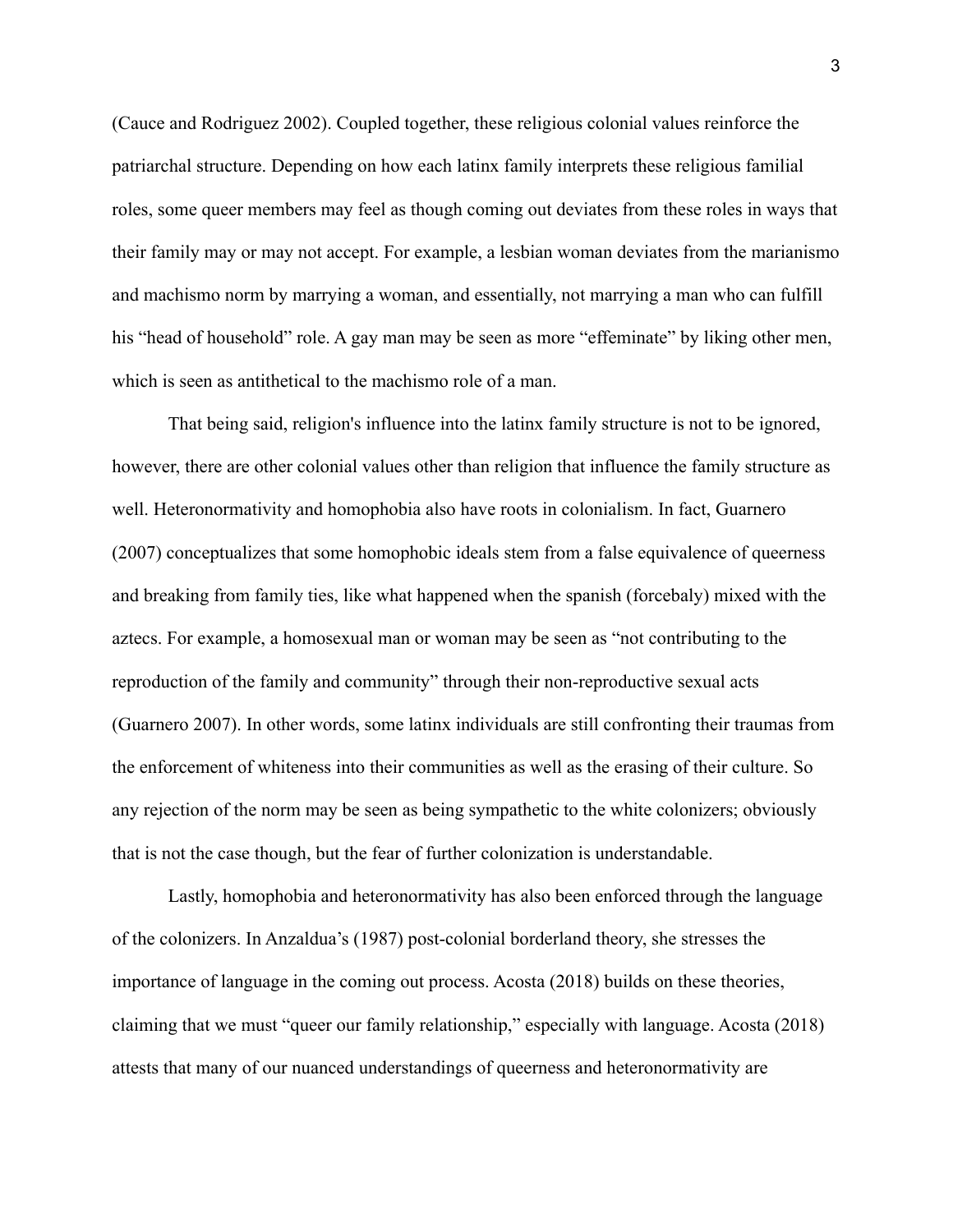emerging in "the eurocentric academy." Briefly put, the spanish language lacks inclusivity for many complex queer concepts and identities, because much of the language behind theorizing has taken place in eurocentric spaces. The colonial wiping of indigenous languages, and the violent conversion into the spanish language for much of the latinx community, makes it difficult for queer latinxs to explain their identity to their families. When Aguilar (2018) came out to her spanish speaking father as queer, she had to use the spanish slur for gay, since that was the only word she knew for gay. Gonzalez (2017) also struggled with explaining LGBTQ+ friendly terminology to her family after coming out. A woman with the name of "Julie" in an interview mentioned how language postponed her coming out. She felt that "safety in silence" was easier than having to find the words to describe her own queerness to her family. The spanish language made it difficult for her to explain (Acosta 2018). Indeed, heternormative and patriarchal ideals have been passed down through the generations (Anzaldua 2002). Anzaldua (2002) states, "It is difficult for me to break free of the Chicano cultural bias into which I was born and raised, and the cultural bias of the Anglo culture that I was brainwashed into adopting." In brief, Anzaldua also struggled with her queerness and breaking from the heteronormative and patriarchial norms instilled and inherited through her family. She goes on further to explain how because of colonialism, women of color and women outside of the western world are not oppressors but instead accomplices to our own oppression if we do not learn to decolonize ourselves.

Equally important in grasping the complexities of coming out for latinxs is gender theory. More specifically, the coming out experience is better understood when applying feminist gender theories on performance, masculinity, and objectification. Gender performativity posits that gender is a social construct (Wilson 2015, Parahoo 2020). However, gender can be performed through various acts or even aesthetically and artistically through clothing and hairstyles (Wilson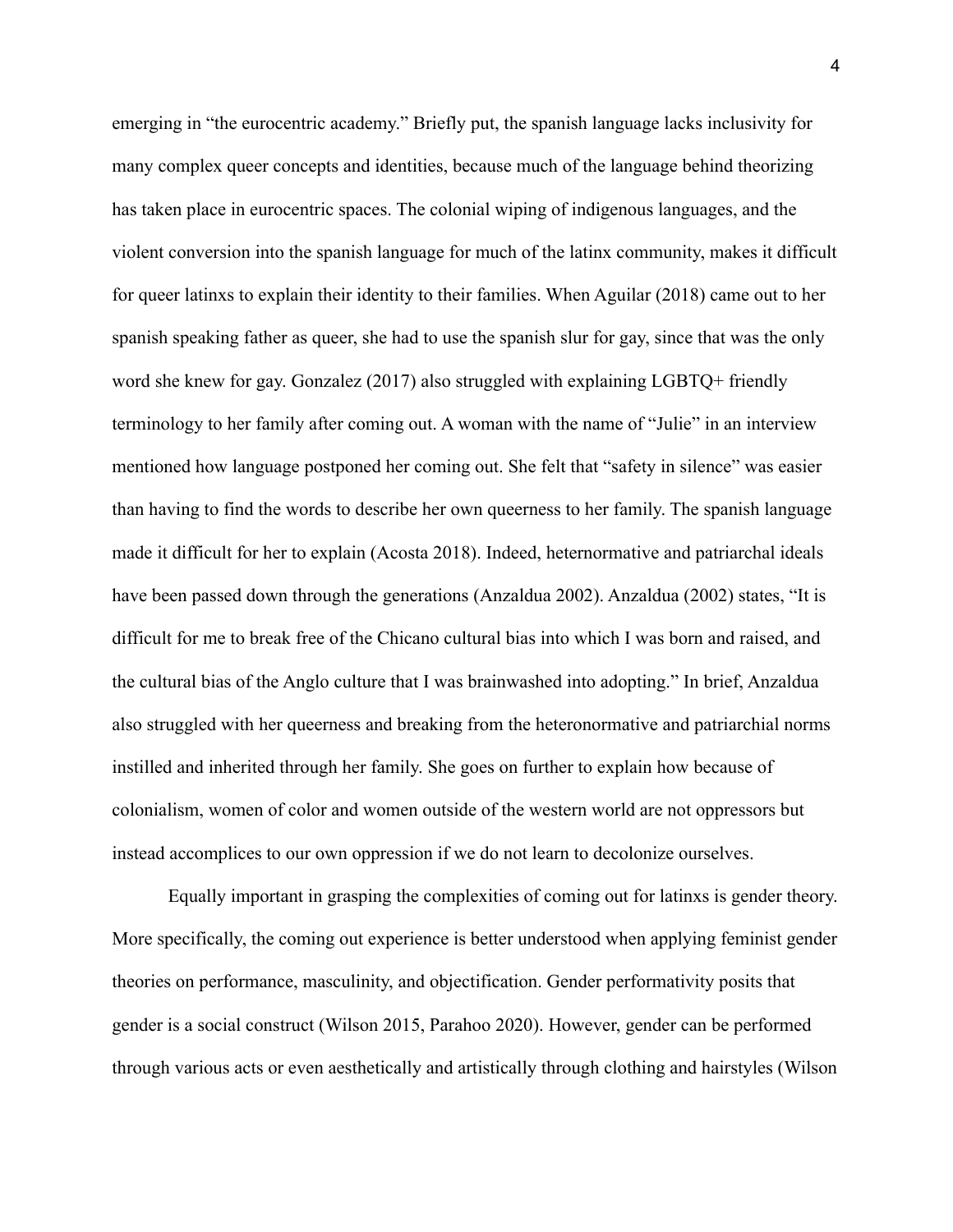2015 2015, Parahoo 2020). When analyzing queer performativity, much of pop culture centers around white queerness as opposed to latinx queerness or other people of color (Parahoo 2020). This lack of representation can lead latinx queer individuals to feel further "othered" and isolated from the queer community (Rosario 2004). In fact, latinxs were found to be less likely to partake in "queer activities" (Rosario 2004). Meaning that, latinxs don't have access to the same accepting LGBTQ+ community as white individuals do due to the harmful racism within the LGBTQ+ community. So even if a latinx individual feels comfortable coming out to their family, they may have an extra hurdle to encounter when coming out to people outside of their family. Racism and lack of representation may even make it difficult for queer latinxs to understand how to even "act queer." Therefore, the lack of queer latinx role models in pop culture makes the coming out process confusing to navigate. Additionally, machismo and gender theory also complicate coming out for latinxs. As mentioned previously, because machismo values are still prevelant in some latinx spaces, being a homosexual man is seen as more feminine (Cauce and Rodriguez 2002). Thus, gay men and other queer latinxs open themselves to possible violence, oppression, or rejection if they deviate from machismo and perform their gender in "queer ways" (Cauce and Rodriguez 2002, Wilson 2015). Furthermore, performing gender in ways that conflict with what is typically "accepted" in a heteronormative society, such as "appearing" queer in any form, can position queer folks in danger. For example, a trans woman may be susceptible to violence for performing her gender in a "feminine" way as opposed to as the gender she was assigned at birth. In a patriarchal structure, those who perform "masculinity" are placed at the top of the patriarchal hierarchy (Wilson 2015, Connell 2005).

Like mentioned earlier, gender theory on masculinity also provides a nuanced insight into feminist theory on latinxs coming out process. In the patriarchal hierarchy, white cis-straight men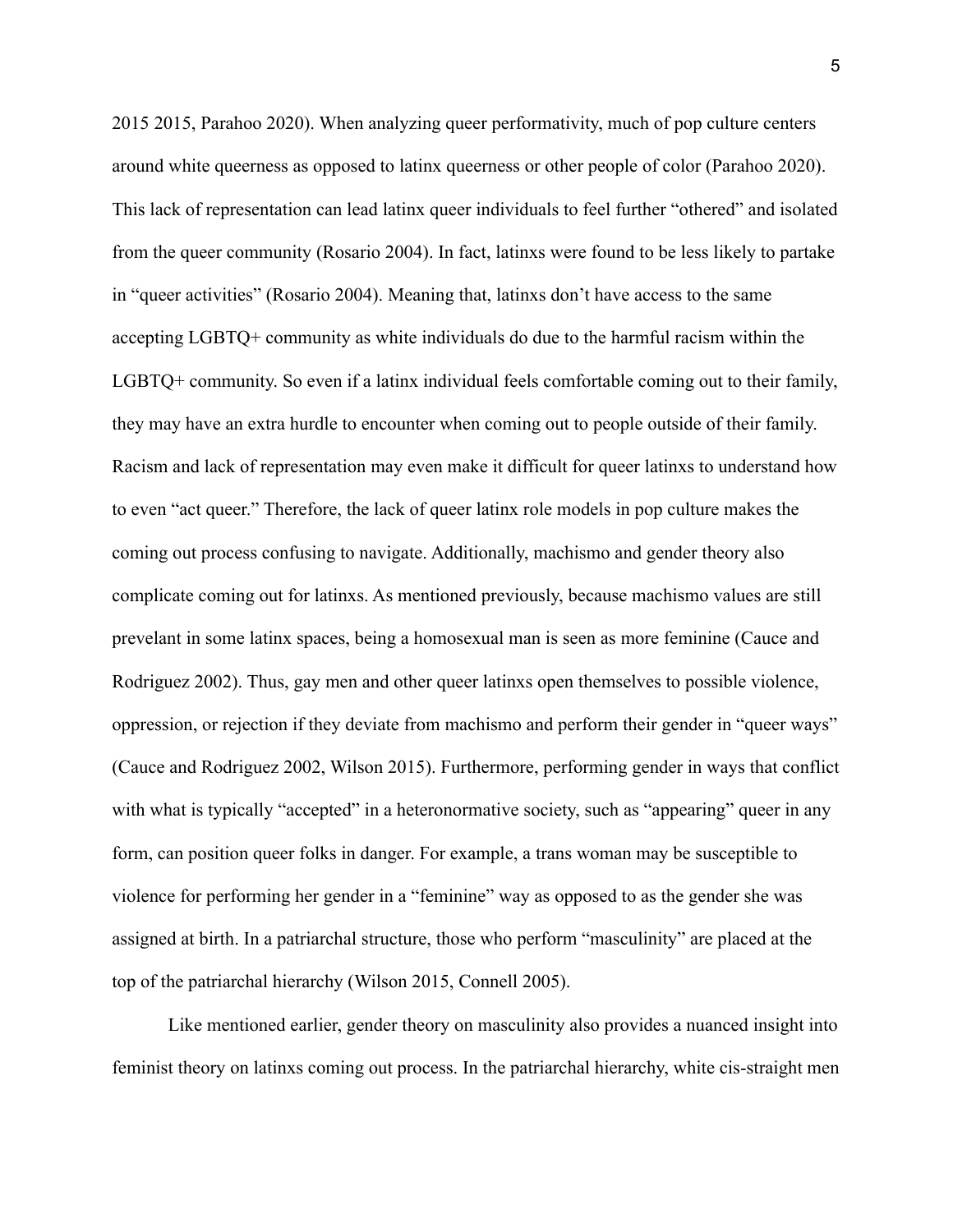"reign," while other types of men fall "below" them (Connell 2005). Of course then, white homosexual men fall below white straight men, but then latinx gay men and trans men fall even lower on the heirarchy. This means that latinx men who come out as queer have to grapple with their more complicated oppressions and lose privileges. However, latinx men may internalize homophobia and subscribe to the patriarchy since queer men still benefit from the patriarchial dividend (Connell 2005). In other words, they still benefit from "the overall subordination of women over men" (Connell 2005). As Wilson put it, "masculine performances get the financial rewards, and social recognition as valuable, and can depend on feminine performances of care and self- sacrifice," whereas women do not reap any "benefits" from the patriarchy. Thus dismantling the patriarchy for latinos means losing their male privileges over latinx non-men. The systemic issues at hand here hence place queer men in more instances of violence and harm. Obviously, this patriarchal issue adds yet another obstacle for queer latinxs, making them more fearful for their life once coming out and publicly performing their queerness.

Significant to queer latinx discourse as well is the theory of gender objectivity. Objectification happens to genders that are viewed to have "less social power" than other genders (Wilson 2015). There's both benign and negative types of objectification. Benign objectification views someone as an "object" but in a way that does not reject their humanity (Wilson 2015). Whereas, negative objectification simultaneously objectifies and denies someone's humanity. Non cis-straight white males are viewed as more submissive and thus subject to objectification and denial of their humanity (Wilson 2015, Connell 2005). For instance, in Taylor Swift's music video "You Need To Calm Down," Parahoo (2020) argues that Swift objectifies queer people. Essentially, queerness is flamboyantly and extravagantly showcased by Swift but then also silenced as well. Similarly, Katy Perry's music video "I Kissed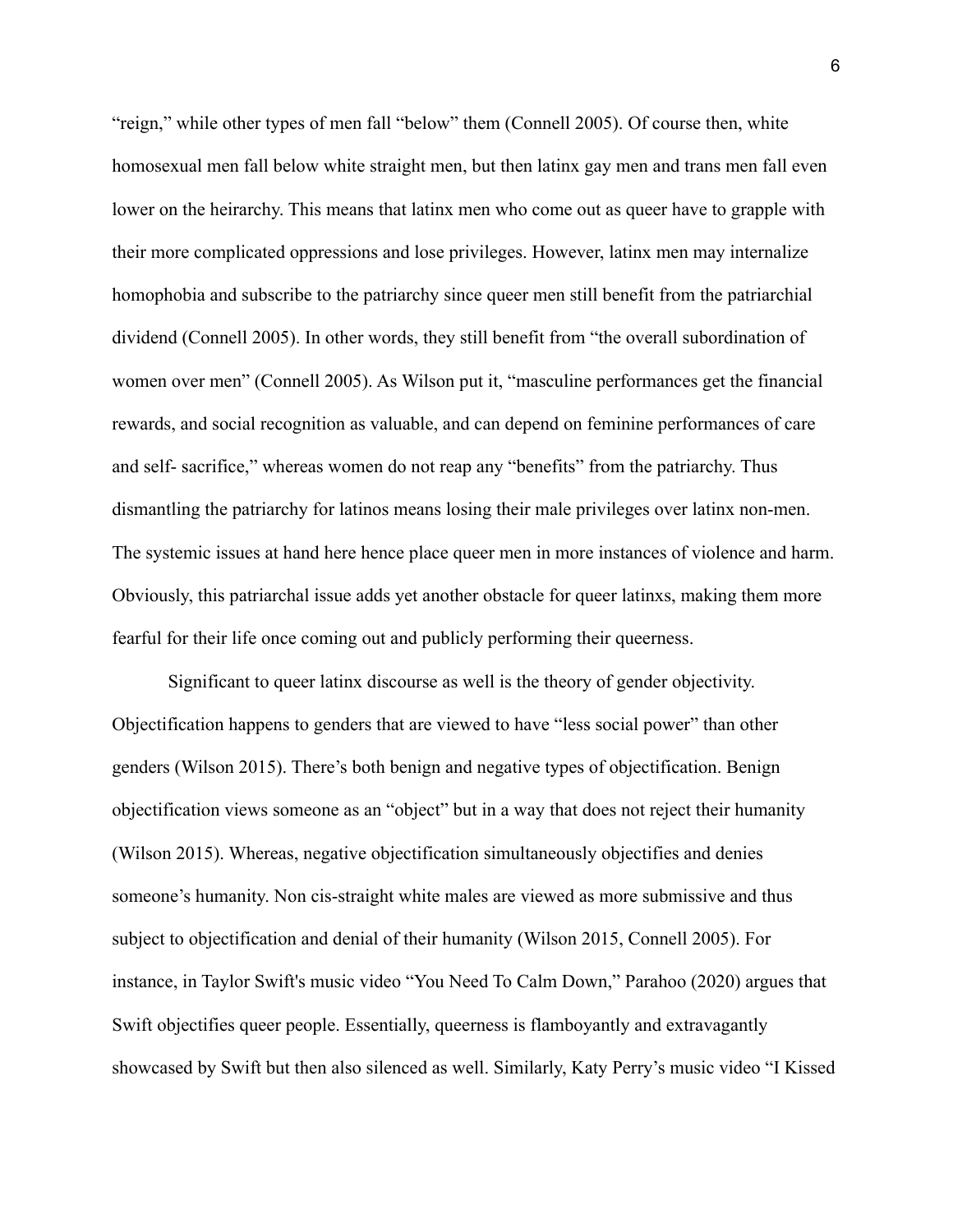a Girl," objectifies queerness by presenting queerness as "experimentation" and "fun" (Parahoo 2020). These depictions of queerness both lack in recognizing the complexities of the queer experience. They imply that queer people don't chose their identity while also ignoring the violence and oppressions faced by queer folks. Consequently, queer identities are objectified. To connect objectification theory back to queer latinx people, many queer latinx individuals face further objectification due to the fact they're also people of color as well. They're already seen as less human because of their race, let alone for their queer identities as well (Anzaldua 2002, Piepzna-Samarasinha 2002, Wilson 2015). Specifically, queer latinxs are also fetishized and hypersexualized in the dominant cultures objectification of them (Acosta 2018). For instance, many latinx gay men end up experiencing being whistled at and made fun of for their outward performance of queerness in public (Acosta 2018). To reiterate, queer latinx bodies are objectified to an even greater extent than white people.

All things considered, both the feminist theories of post-colonialism and gender give an insight into the depressing reality of coming out for queer latinxs. Luckily, there are possible solutions to some of the oppressions queer latinxs face when coming out. First off, while some latinx individuals have had a rough time coming out due to colonial ideals instilled in their families, latinxs whose families have stronger ties to familial love and acceptance as opposed to the idea of respect, had an easier time coming out than their white queer peers (Rosario 2004). Therefore, I propose that we can reimagine familismo to emphasize love and acceptance over colonial ideas of machismo and marianismo. Another solution that Acosta (2018) proposes herself is the idea of disidentification. Disidentification begs for decolonization in feminist theory. However, I propose we go beyond decolonizing just theory to also decolonizing our livelihoods. Some examples of decolonization include deconstructing harmful internalized ideas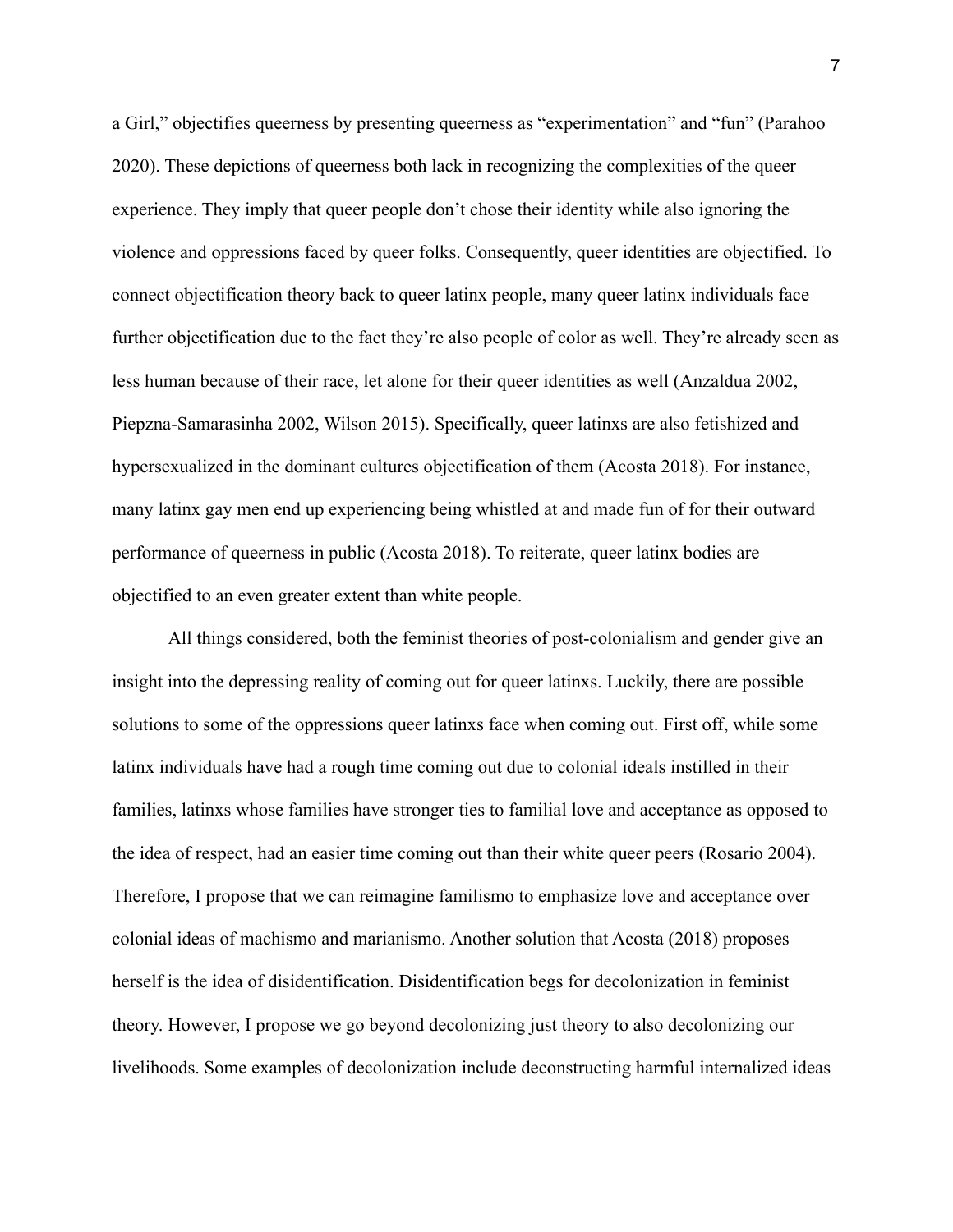of gender and sexuality. Once we deconstruct harmful colonial ideas, we can start to learn how LGBTQ+ individuals fit into the familial structure. Queerness and Familismo are not at odds with each other (Acosta 2018, Cauce and Rodriguez 2002). Truly, queer latinxs have their own communal role/s in the family.

Another necessary component of decolonization involves the inclusion of queer friendly language in the spanish language. Anzaldua prefers to call herself "una de las otras" which translates to "one of the others" (Acosta 2018). She does this to include her own queer identity in the spanish language, while also distancing herself from heteronormativity, "marking herself in the borderlands" (Acosta 2018). Creating spanish phrases such as "una de las otras'' works for some latinxs like Anzaldua, but for others, the feeling of "otherness" makes them uncomfortable, so creating other spanish friendly words or borrowing from the english language or their ancestors indigenous language may also help. Finally, increasing representation of latinxs in queer spaces will also ease some of the stress of coming out for latinxs. The lack of queer latinx role models in queer performances and dominant queer circles creates a more intimidating experience for latinxs (Rosario 2004, Parahoo 2020). There are a few ways we can combat this issue. First, we can create more queer latinx safe spaces (Anzaldua 2002, Piepzna-Samarasinha 2002). However, we can also perform anti-racism within current dominant white queer spaces, in which white people become accomplices to queer people of color (Kendall 2020). That way latinxs have the opportunity to choose which safe space is best for themselves and their happiness.

Ultimately, current queer discourse lacks an understanding of the queer latinx experience. The coming out journey for queer latinxs also involves battling colonial and gender structures that contributes to their oppression. Once we better understand the nuanced perspectives of queer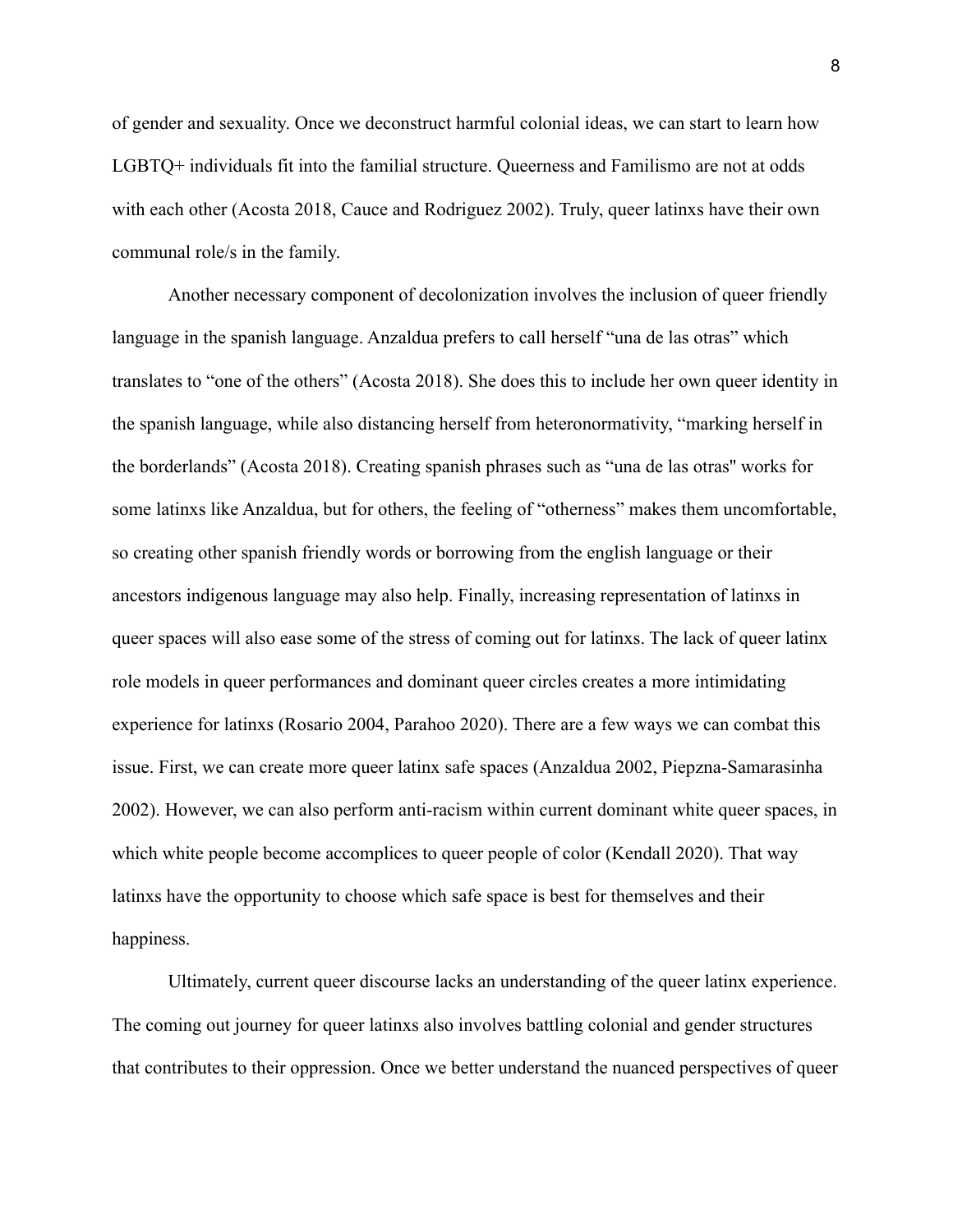latinxs, we can target the solutions. Specifically, decolonization and representation/inclusion of queer latinxs in LGBTQ+ spaces will help ease some of the systemic structures that latinxs face when coming out to their communities.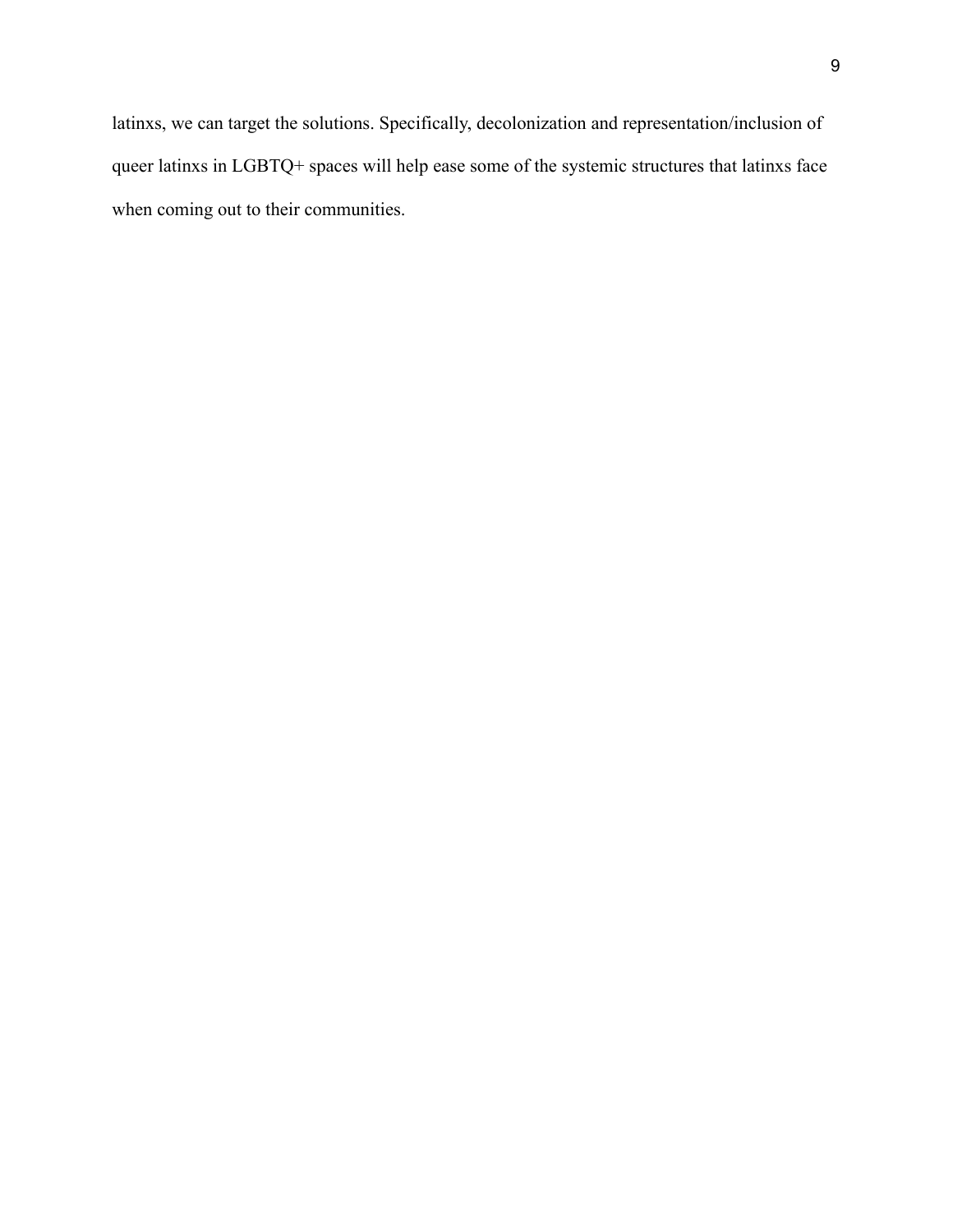#### References

- Acosta, K. L. (2018). Queering family scholarship: Theorizing from the borderlands. Journal of Family Theory & Review, 10(2), 406-418.
- Aguilar, C. (2018, August 14). In 'Room to Grow' Doc, a Latinx Teen Struggles After Coming Out to Religious Parents. Remezcla.

Anzaldúa, G., Castillo, A., & Alarcón, N. (2001). La prieta. Debate feminista, 24, 129-141. Connell, R. (2020). The social organization of masculinity (pp. 192-200). Routledge.

Anzaldúa, G. (1987). Borderlands/La frontera: The new mestiza.

Cauce, A. M., & Domenech-Rodriguez, M. (2002). Latino families: Myths and realities. Latino children and families in the United States: Current research and future directions, 3-25.

Gonzalez, B. (2017, October 7). How I came out to my traditional latino father.

- Guarnero, P. A. (2007). Family and community influences on the social and sexual lives of Latino gay men. Journal of Transcultural Nursing, 18(1), 12-18.
- Piepzna-Samarasinha (2002). Browngirlworld: queer girl of color organizing, sistahood, heartbreak. In Hernández, D., & Rehman, B. (Eds.). Colonize this!: Young women of color on today's feminism. Seal Press.